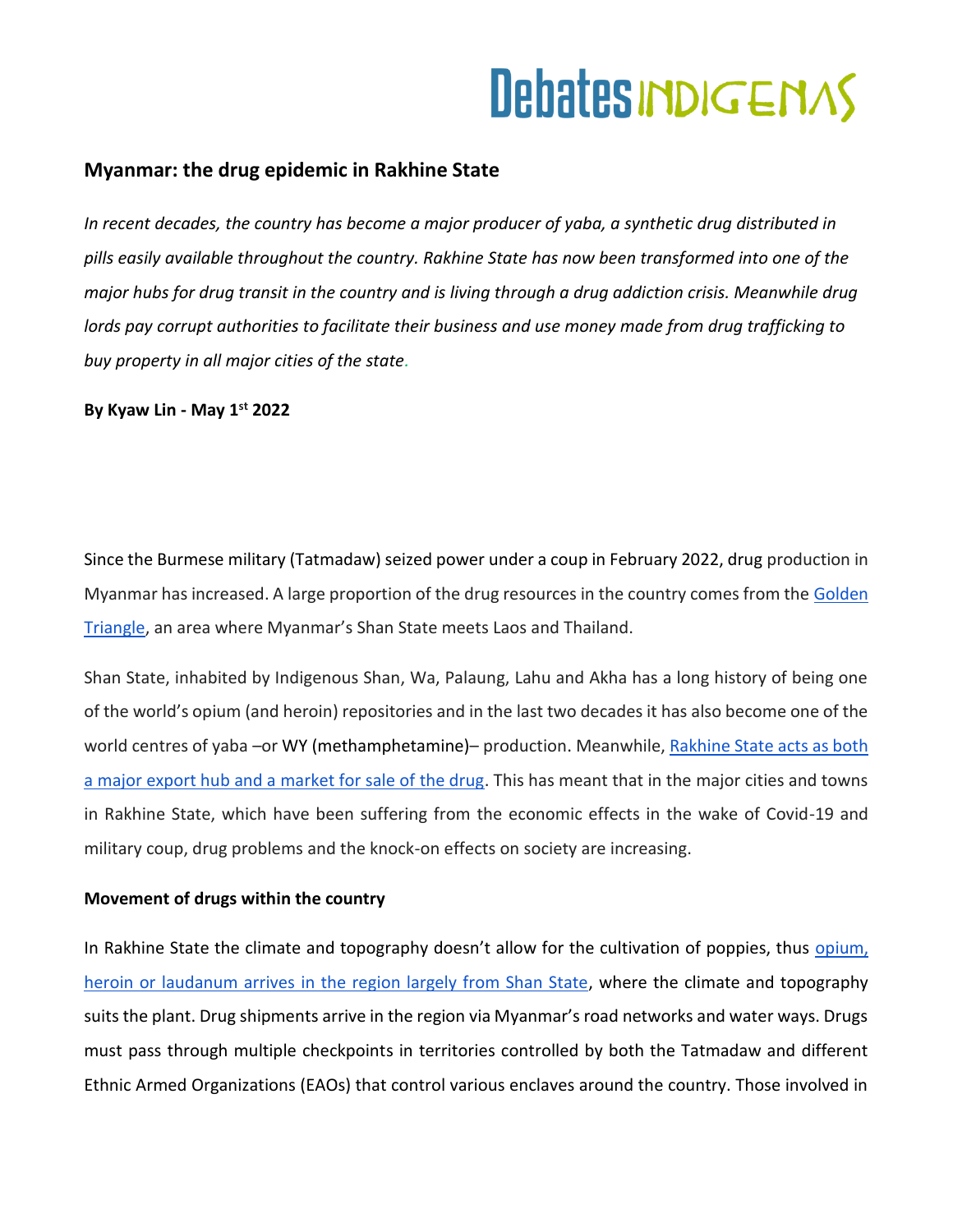drug trafficking bribe soldiers at these checkpoints. Occasionally, shipments are stopped and people are arrested but this is largely for the sake of public relations on the part of authorities.

Drug smuggling across international borders is also a common activity. For example, Maungdaw is a frontier town in Rakhine State's extreme north, close to the border with Bangladesh, and is also the main through point for drugs entering Bangladesh from Myanmar and vice versa. Traffickers moving drugs either into Bangladesh or Rakhine State are sometimes caught by Tatmadaw officials operating border checkpoints.

There have been instances where border officials have detained people involved in smuggling, seized the drug shipment and held the cargo for ransom. Officials have demanded sums of money in order to release the drugs and the people. If the ransom is paid, the individual involved in the smuggling will be taken off government blacklists for a period of time and be protected from arrest.

Khaing Kaung San, an activist and director of the Wunlet Foundation, an organization focused on equality in Myanmar explains: "Drugs coming from nothern Myanmar pass through border crossings and into Bangladesh, but later they are found in Sittwe [the capital of Rakhine state]. This is a sign that local authorities are involved in the drugs trade in various ways and that they accept bribes and remain silent. Another drop off point for large amounts of drugs are the internally displaced population camps where Rohingya minority are located, in the area to the west of Sittwe."

Khaing Kaung San sees that the drug-use problem is especially prevalent among students: "The SAC (State Administrative Council, current military junta) are ignoring these issues because when young people are using drugs, they are not interested in politics and the revolution. Not only are people using drugs directly (in its original form) in Rakhine State, in the [betel nut \(](https://www.bbc.com/mundo/noticias/2015/03/150323_salud_nuez_betel_asia_il)stimulant drug legal in Myanmar) shops, but they also mix-in synthetic drugs, such as yaba, in order to attract consumers".

#### **Drug trade, corruption and land monopolization**

During different periods of the military regime in Myanmar it has been declared that drug production was to be eliminated from the country. However, in reality, during these periods, the Burmese military and [drug lords](https://www.nytimes.com/2007/11/05/world/asia/05khunsa.html) always coexisted and mutually profited from drug production and trade.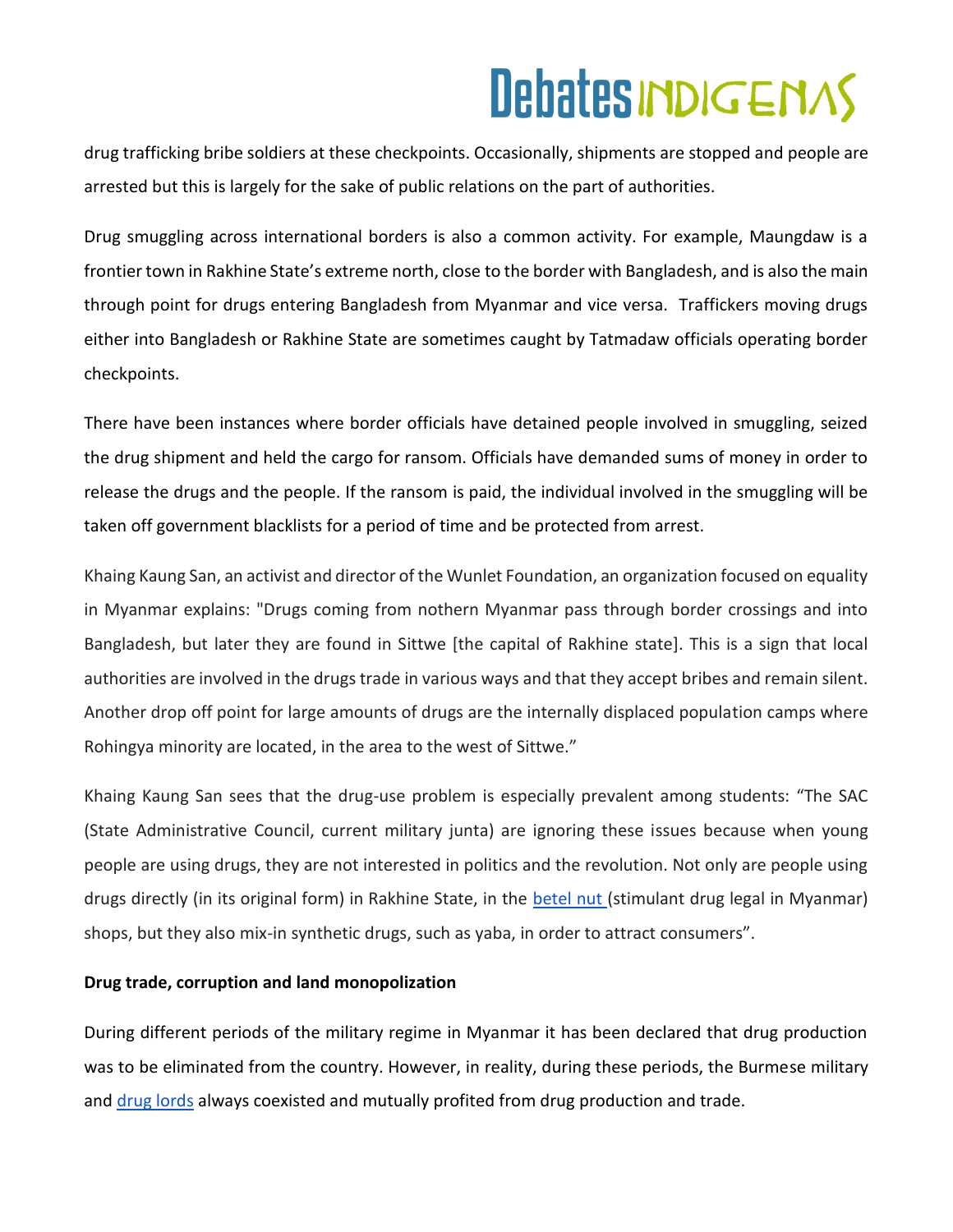The same remains true today. Using their wealth and taking advantage of the mass-spread corruption, drug traders influence state law enforcement, who, in some circumstances, are bribed and partake in drug trafficking. Then and now, profits from the drug business are often used to build pagodas and charitable donations are made to religious orders. This serves to cleanse what is seen in Buddhism as morally bad behavior and assuages guilt.

In Rakhine State, money from drug trafficking is also often invested in real estate, with drug dealers buying huge plots of land in cities such as Sittwe, Kyuaktaw, Mrauk Oo, Mrongrbra, Rethedaung, Buithidaung and Maungdaw, which contributes to the problem of landlessness amongst the poor who cannot afford to buy land with their meagre incomes, or even afford rent.

Recently[, over 400 people were evicted from a cemetery area in Sittwe](https://www.bnionline.net/en/news/evictees-sittwe-say-future-looks-bleak) on the orders of U Hla Thein, the Rakhine State Attorney General. It is alleged that the land close to where the homeless people were staying was bought by businessmen connected to the drug trade who intend to develop the land for profit.

According to the founding director of the Rakhine Ethnic Congress (REC): "I have heard that some businessmen are investing in the drug trade behind the scenes. Because of their greed, people's future is in shambles. And money laundering is also hitting our society. Just as some of the wealthy are involved in this lucrative business, so are some of the authorities."

#### **Failure of the government to address the drug crisis**

According to Tun Win, a former Rakhine State Member of Parliament for the town of Kyuaktaw in the northern part of Rakhine state: "Rakhine faced conflicts between armed groups and all sections of society fell due to the Covid-19 crisis where many businesses were washed away in the many difficulties. The informal economy grows when the formal economy collapses. Drugs are now readily available around us and many young people are exposed to it. Young people around us are using the WY. Some people even inject it into their veins. If we need something to buy fish and vegetables, we go to the market, but if we want to get drugs we can get it delivered to the home without having to go shopping. This is a terrible sign of our society".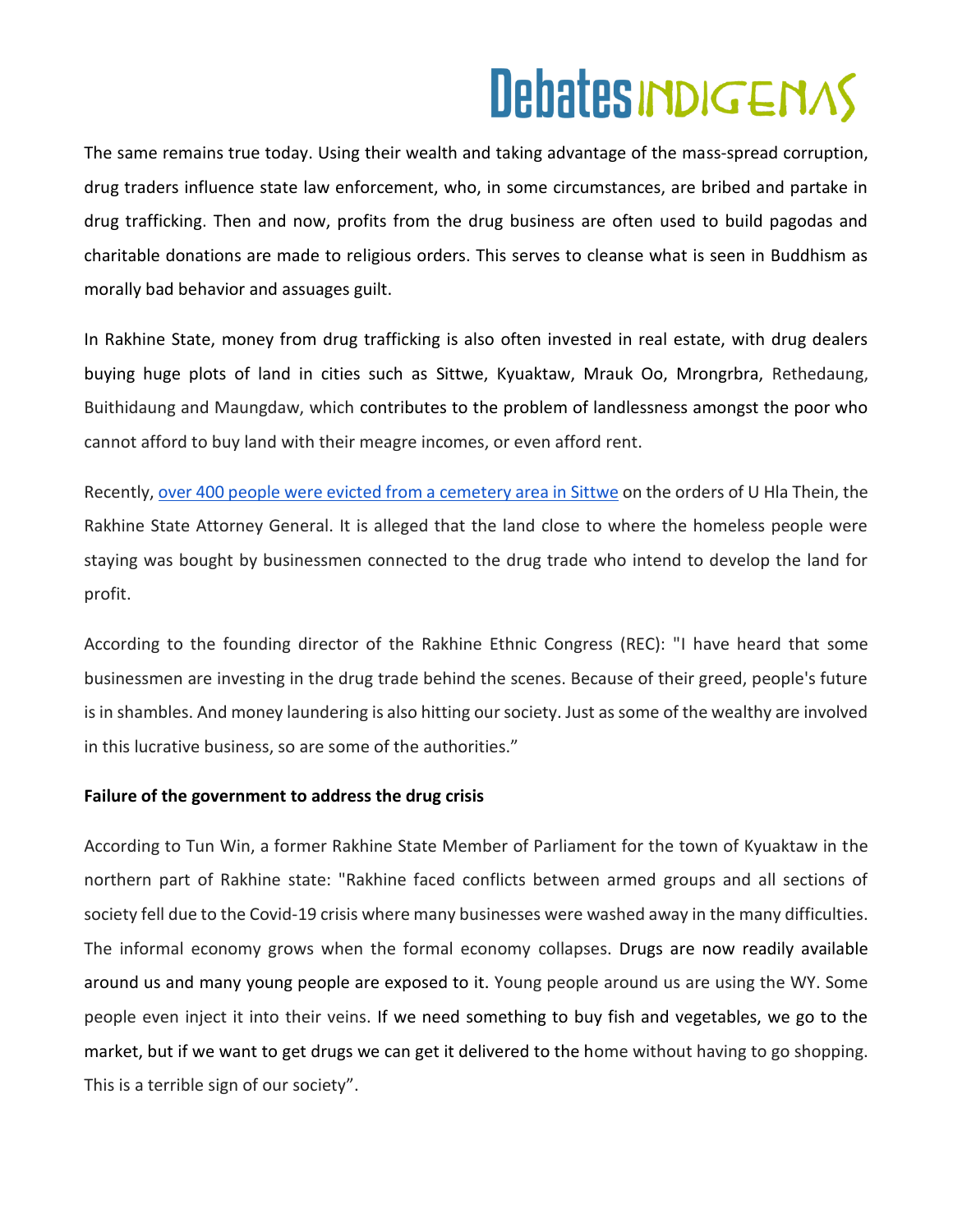In Rakhine State, the United League of Arakan, a political force affiliated with the Arakan Army and the SAC, are competing politically for control. This contributes to the limited law enforcement situation, specifically when it comes to the fight against drug trafficking. Also, due to prevalent corruption, those law enforcement officers who do attempt to pursue an anti-drug policy are in short supply in comparison to the need to tackle the large scale of the problem.

"Every state government is trying to solve this problem [drug trafficking] in their own way. But what they do is cut only the tips of the branches, without the main stem –the root of the problem is not touched– . They are only arresting drug users and [petty] drug dealers. The drug lords behind it are still untouched. As soon as they hear the news of the arrests, they look for a replacement to sell the drugs. Therefore, if the SAC or ULA wants to tackle this drug problem, they need to be bold and decisive. To solve the drug problems I think we should make educational programs and job opportunities for young people so that they can earn money", Tun Win said.

### **Drug use among minors**

Meanwhile, the problem has made its way down the age bracket, not only affecting youth, but minors as well, and schools are now struggling to cope with a drug use problem. A headmaster from a school in Sittwe describes the problem: "Currently, most parents come to our school to discuss the issue of drug use. They want to keep their children away from drugs. Most students in the Sittwe area are now addicted to drugs. We do not know where these drugs come from. But one thing is for sure, there are a lot of drugs in our area".

Due to the levels of addiction, youth gangs are committing crimes to feed their habit. A contact in the Rakhine drug department confirmed that in the past few months over 1 million yaba pills had been seized and over 30,000 people arrested on drug related charges.

A resident of Sittwe, Maung Than Zaw (not his real name), describes his own experience with drugs: "Drugs flow in our area which is not good for anything. Many young students are victims of drugs and are the bane of our society. I have seen some of my friends, who were very bright when they were young